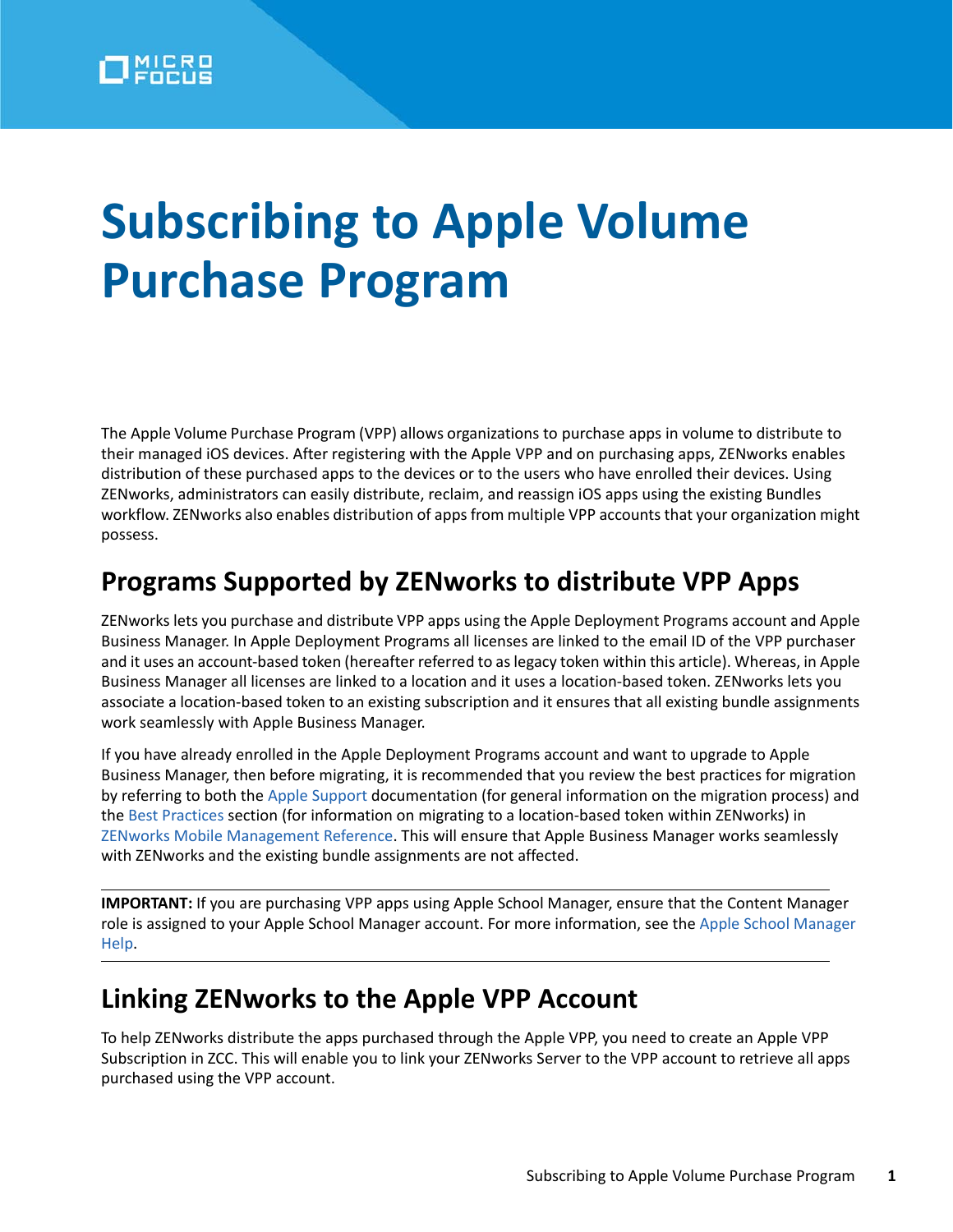**NOTE:** Before subscribing to Apple VPP, ensure that the configuration tasks to Get Started with the Mobile Management feature of ZENworks Configuration Management are already in place. For more information, see [Getting Started.](https://www.novell.com/documentation/zenworks-2020/pdfdoc/zen_mobile/zen_mobile.pdf#t47mbmxu2lxz)

#### **Prerequisites**

Ensure that you have already enrolled for either of the two programs:

- **Apple Deployment Programs account:** Navigate to deploy.apple.com and create your program agent account. For more information, see the Apple Documentation.
- **Apple Business Manager:** Navigate to business.apple.com to create your Apple Business Manager account. For more information, see the Apple Documentation.

#### **Tasks to be performed while linking ZENworks with Apple VPP**

While creating an Apple VPP Subscription, you need to perform the following tasks:

*Download the VPP Token:* Navigate to the Volume Purchase Program web portal or the Business Manager web portal to download a legacy token or a location-based token, respectively.

*Upload the token in ZCC*: Navigate back to ZCC and upload the legacy token or the location-based token. This will link the ZENworks Server with the Apple VPP account. Henceforth, the Apple server will validate ZENworks as your EMM vendor based on the uploaded token, while performing any operation on behalf of your organization. The following might occur after a token is successfully uploaded:

- Any existing licenses associated with the token are reset and the associated users, if any, are also retired.
- If the token is already in use by another MDM solution, then ZENworks will notify with an appropriate message and you can **Claim Management** of the token.
- If the token was previously used by a subscription (that is deleted but its bundles are retained) within the ZENworks zone, then the new subscription will reflect the licenses already consumed. This is achieved by reconciling the VPP account of the new subscription with the one of the deleted subscription.

*Specify Bundle Details*: You can choose to retain the default location where the VPP bundles should reside or choose another location. Within this folder location, another folder with the name of the subscription is created in which the bundles will reside. You can also specify other details for these bundles, such as allowing ZENworks to take ownership of the app or retaining the app after enrollment.

*Specify the bundle creation schedule*: Based on this schedule, ZENworks contacts the Apple Server and retrieves the latest apps associated with the VPP account and creates bundles for it in ZCC.

After creating the subscription, you can view its status in the **Subscribe and Share** section of ZCC. **Claim in Progress** and **Claim Failed** statuses indicate that the process to claim management of the VPP account from another MDM solution is either in progress or has failed. If the claim fails, ZENworks will retry until the claim is successful. However, if for any reason the status remains as **Claim Failed** for a substantial period of time, then it is recommended that you delete the subscription along with its bundles and create a new subscription.Until the claim is successful, you will be unable to perform actions such as creating bundles, with this subscription.

**IMPORTANT:** Any replicated content objects, such as bundles that are associated with Apple VPP Subscriptions should not be shared across multiple zones.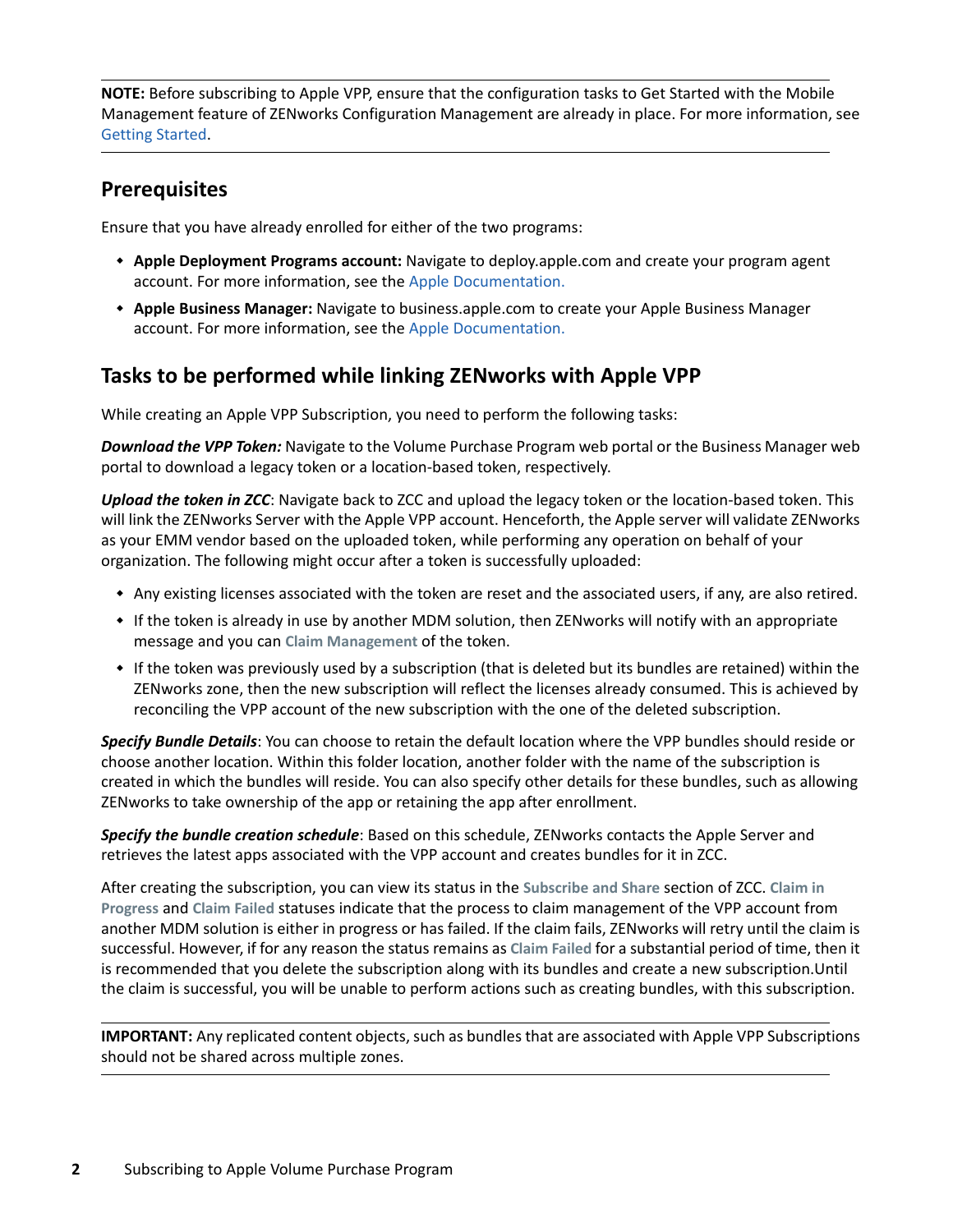# **Creating VPP Bundles in ZCC**

ZENworks creates VPP bundles based on the **Schedule Type** selected while creating the Apple VPP Subscription. However, if you have not specified a schedule or if you want to create bundles immediately, then you can perform any of the following actions:

- Click **Run Now** by navigating to **Subscribe and Share** > **<Select a Subscription> > Quick Tasks** > **Run Now** or by navigating to the Summary page of the Apple VPP Subscription. This action initiates a sync between Apple and ZENworks to retrieve the latest apps. Subsequently, bundles are created for these apps.
- Click **Create Bundle** on the Apps Catalog page to create bundles specific apps.

#### **Scenarios in which Bundle Creation might fail**

If at any point in time bundle creation fails, then check the logs for details on this failure. Bundle creation might fail due to one of the following reasons:

- The Apple Server is busy and not responding.
- Apple is unable to provide the latest app metadata as Apple might have discontinued support for the app.
- Apple has extended VPP support to a new country, which is not supported by ZENworks. Contact the Micro Focus tech support team to include the country in ZENworks.

# **Distributing VPP bundles**

You can distribute apps purchased through the Apple Volume Purchase Program (VPP), by assigning VPP bundles to either the devices or to the users who have enrolled their devices to the zone.

- [Distributing Bundles to Users](#page-2-0)
- [Distributing Bundles to Devices](#page-3-0)

When a bundle is assigned to a user or a device and the associated device syncs with the ZENworks Server, the app license is **Consumed** from Apple. Subsequently, the user is prompted to confirm the app installation. Based on the user's response, the app is **Installed** on the device. The license consumption and installation count is updated on the Apps Catalog page in ZCC.

**NOTE:** If a bundle is assigned to multiple devices, device groups or folders, or multiple users, user groups or folders, then the app licenses are distributed based on the order in which the devices sync with the ZENworks Server.

#### <span id="page-2-0"></span>**Distributing Bundles to Users**

VPP Bundles can be distributed to users, user groups, or user folders.

If a VPP bundle is assigned to a user for the first time, then as soon as the first device associated with the user syncs with the ZENworks Server, an invitation is sent to the user to join the Apple VPP.

To accept the invitation, the user needs to sign in with their personal Apple ID. This Apple ID is registered with the Apple VPP, but remains private and is unknown to ZENworks. As soon as the users agrees to the invite and accepts the iTunes Store terms and conditions, they are associated with ZENworks. In the next sync, the app license is consumed from Apple and a message is sent to the device prompting the user to confirm whether to install the app or not. Based on the user's response, the app is installed on the device.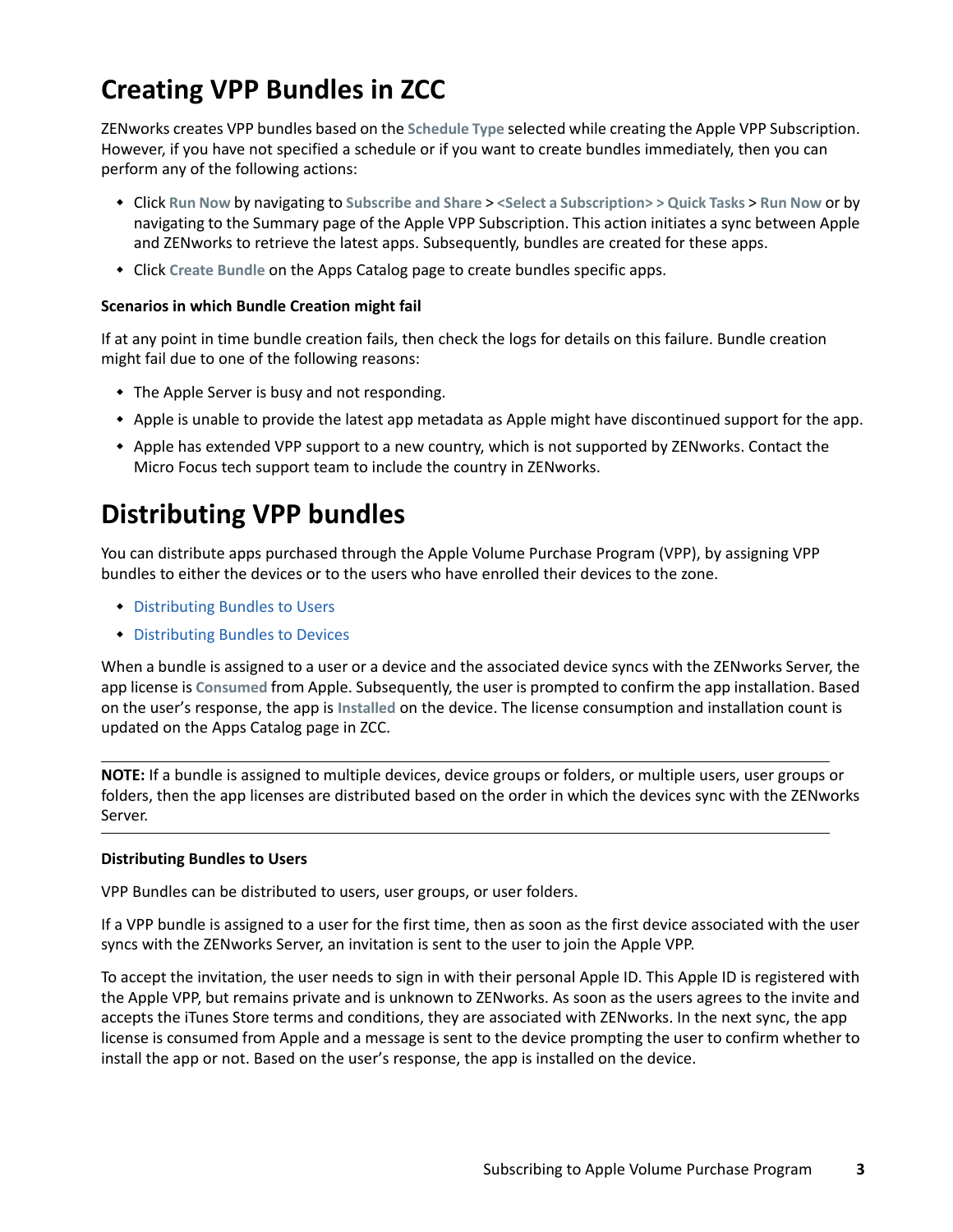**NOTE:** The invite is not re-sent to the user for subsequent assignments, if the user has already associated with the Apple VPP.

The Apple ID which the user has associated with the Apple VPP, should be used across all the user's devices to enable successful installation of VPP apps. Also, it is important that the Apple ID does not change, so that all bundle assignments are successful and all assigned apps are retained on the device. If the user logs into the iTunes account using a different Apple ID, then the apps distributed to the user are revoked.

**NOTE:** The terms Apple ID and iTunes ID are used interchangeably in ZENworks.

#### <span id="page-3-0"></span>**Distributing Bundles to Devices**

VPP bundles can be distributed to devices, device groups, or device folders.

VPP bundles can be distributed to only those iOS devices that are running on iOS versions 9.0 or newer.

When a bundle is assigned to the device and the device syncs with the ZENworks Server, the server consumes the app license for the device from Apple. If the license consumption is successful, the user is prompted to install the app on the device.

#### **Scenarios when bundle distribution might fail**

If at any point in time bundle assignment or distribution fails, then you need to check the bundle **Deployment Status** to identify the reason for failure. Bundle distribution might fail due to the following reasons:

- A VPP bundle is assigned to a device with iOS version prior to 9.0. Apple supports device assignments on iOS versions 9.0 or newer.
- A VPP bundle is assigned to a user and the invite to associate with the Apple VPP is not accepted by the user.
- A VPP bundle is assigned to a user and the Apple ID on the user's device is different from the Apple ID that the user had used to associate with the Apple VPP.
- $\bullet$  The app is not compatible with the device.
- Deficit in the number of licenses.
- The Apple VPP subscription is disabled or deleted.
- The VPP token ownership has changed and is being used by another MDM solution.
- Apple is unable to validate the iTunes Store ID of the specific app.
- The app has discontinued in the iTunes Store.

### **Updating App License Information**

 **Updating App License Information:** Based on the schedule selected while creating the Apple VPP Subscription, ZENworks syncs with Apple to retrieve the latest apps and creates bundles for any newly purchased apps. However, irrespective of the schedule selected, ZENworks automatically syncs with Apple on a daily basis to obtain the latest license information for existing and new apps. However, bundles are not created during this sync.